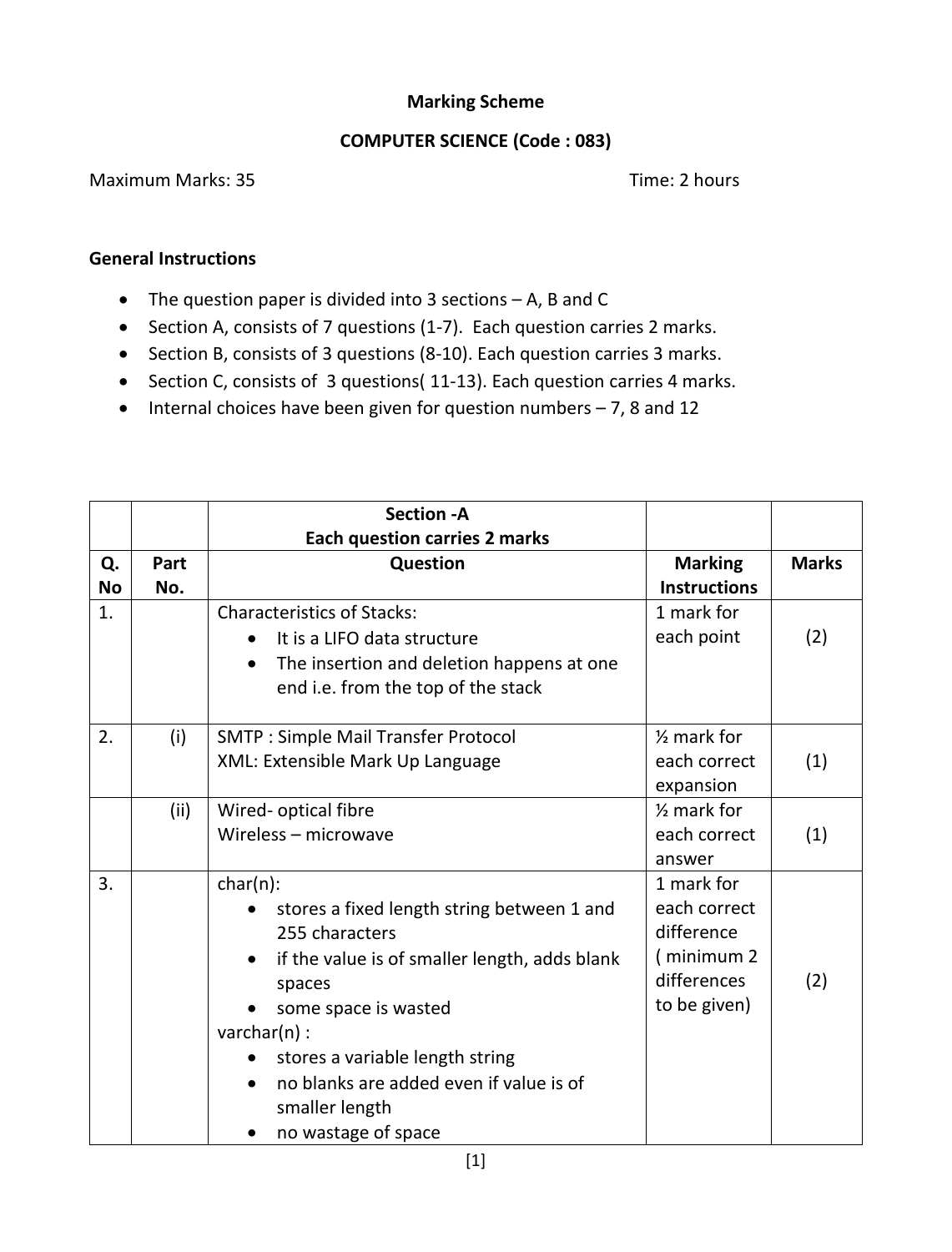| 4. |      | (a)                                                                                                                                                                                                                                                           | One record                                                                                                          |                 |                                 |                                                                           | 1 mark for                                                                                                                                               |     |
|----|------|---------------------------------------------------------------------------------------------------------------------------------------------------------------------------------------------------------------------------------------------------------------|---------------------------------------------------------------------------------------------------------------------|-----------------|---------------------------------|---------------------------------------------------------------------------|----------------------------------------------------------------------------------------------------------------------------------------------------------|-----|
|    |      | (b)                                                                                                                                                                                                                                                           | tuple                                                                                                               |                 |                                 |                                                                           | each correct                                                                                                                                             | (2) |
|    |      |                                                                                                                                                                                                                                                               |                                                                                                                     |                 |                                 |                                                                           | answer                                                                                                                                                   |     |
| 5. |      | (c)<br>T006<br>(d)                                                                                                                                                                                                                                            | $(a)$ 29<br>(b) 19-Jul-2021<br>Console<br>Table<br>10-Mar-2020                                                      | 17-Nov-<br>2019 | 15000                           | 12                                                                        | $\frac{1}{2}$ mark for<br>each correct<br>output                                                                                                         | (2) |
|    |      |                                                                                                                                                                                                                                                               | 17-Nov-2019                                                                                                         |                 |                                 |                                                                           |                                                                                                                                                          |     |
| 6. | (i)  | <b>SHOW TABLES;</b>                                                                                                                                                                                                                                           |                                                                                                                     |                 | 1 mark for<br>correct<br>answer | (1)                                                                       |                                                                                                                                                          |     |
|    | (ii) | Equi-join:<br>The join in which columns from two tables<br>are compared for equality<br>Duplicate columns are shown<br>Natural Join<br>The join in which only one of the identical<br>columns existing in both tables is present<br>No duplication of columns |                                                                                                                     |                 |                                 | 1 mark for<br>correct<br>difference<br>(Any one<br>point may be<br>given) | (1)                                                                                                                                                      |     |
| 7. |      | (a) Degree: 5                                                                                                                                                                                                                                                 | Cardinality: 6<br>(b) MOVIEID should be made the primary key as it<br>uniquely identifies each record of the table. |                 |                                 |                                                                           | 1/ <sub>2</sub> mark each<br>for correct<br>degree and<br>cardinality<br>$\frac{1}{2}$ mark for<br>correct field<br>and 1/2 mark<br>for<br>justification | (2) |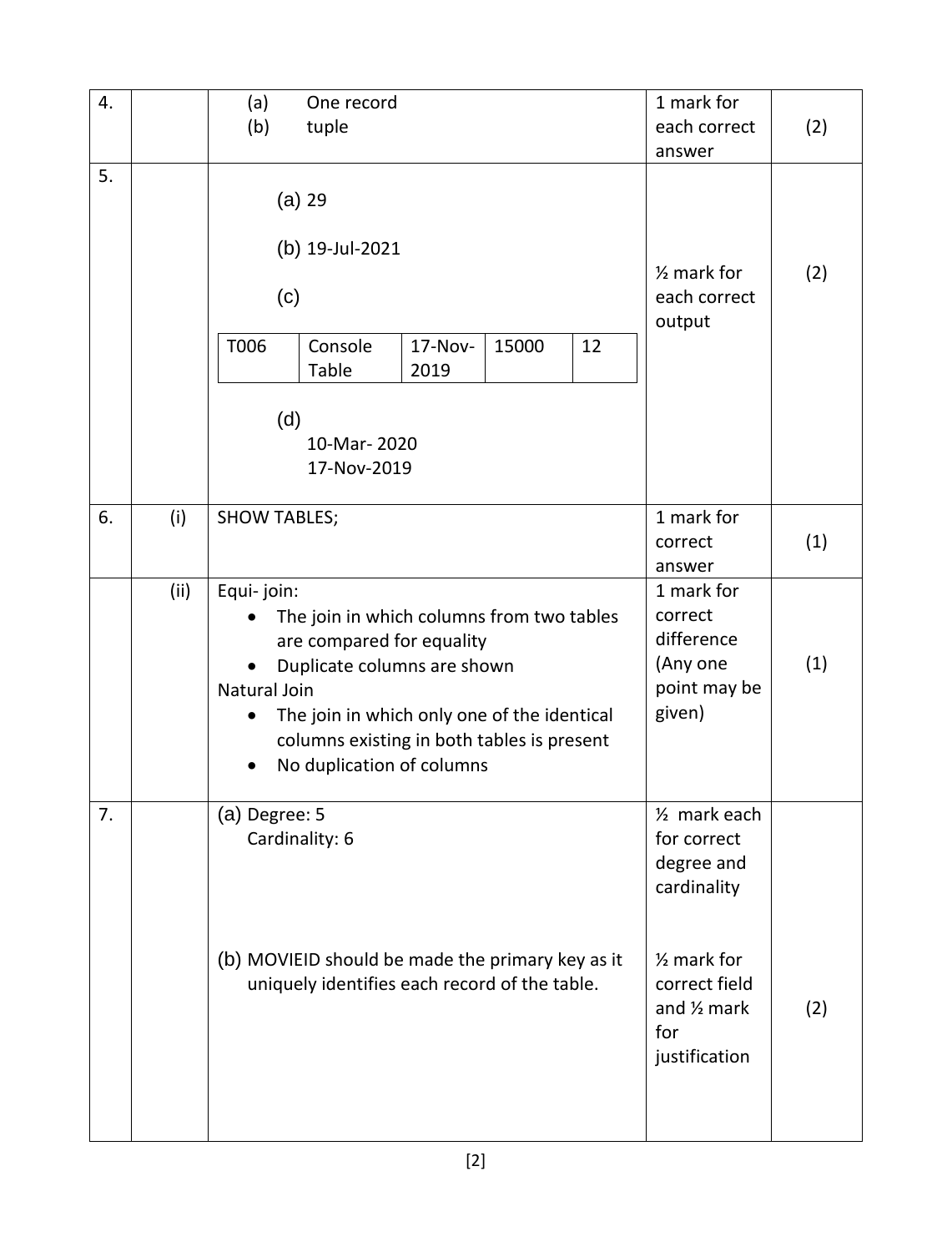|    | <b>OR</b>                                                                                                                                                                                                                                                                                                                                          |                                                                                                                                                                 |     |
|----|----------------------------------------------------------------------------------------------------------------------------------------------------------------------------------------------------------------------------------------------------------------------------------------------------------------------------------------------------|-----------------------------------------------------------------------------------------------------------------------------------------------------------------|-----|
|    | (a) MOVIEID and TITLE                                                                                                                                                                                                                                                                                                                              | $\frac{1}{2}$ mark for<br>each correct<br>field name                                                                                                            |     |
|    | (b) MOVIEID                                                                                                                                                                                                                                                                                                                                        | 1 mark for<br>correct<br>answer                                                                                                                                 |     |
|    | <b>SECTION - B</b>                                                                                                                                                                                                                                                                                                                                 |                                                                                                                                                                 |     |
|    | <b>Each question carries 3 marks</b>                                                                                                                                                                                                                                                                                                               |                                                                                                                                                                 |     |
| 8. | # Question No 8 (first option)<br>R={"OM":76, "JAI":45, "BOB":89,<br>"ALI": 65, "ANU": 90, "TOM": 82}<br>$def$ PUSH $(S, N)$ :<br>S.append(N)<br>def POP(S):<br>if $S!=[]$ :<br>return S.pop()<br>else:<br>return None<br>$ST = []$<br>for k in R:<br>if $R[k]$ >=75:<br>PUSH (ST, k)<br>while True:<br>if $ST'=[]$ :<br>print (POP (ST), end=" ") | 1 mark for<br>correct PUSH<br>operation<br>1 mark for<br>correct POP<br>operation<br>1 mark for<br>correct<br>function calls<br>and<br>displaying<br>the output | (3) |
|    | else:<br>break<br><b>OR</b><br># Question No 8 (second option)<br>$N=[12, 13, 34, 56, 21, 79, 98, 22,$<br>35, 38]<br>$def$ PUSH $(S, N)$ :                                                                                                                                                                                                         | 1 mark for<br>correct PUSH<br>operation                                                                                                                         |     |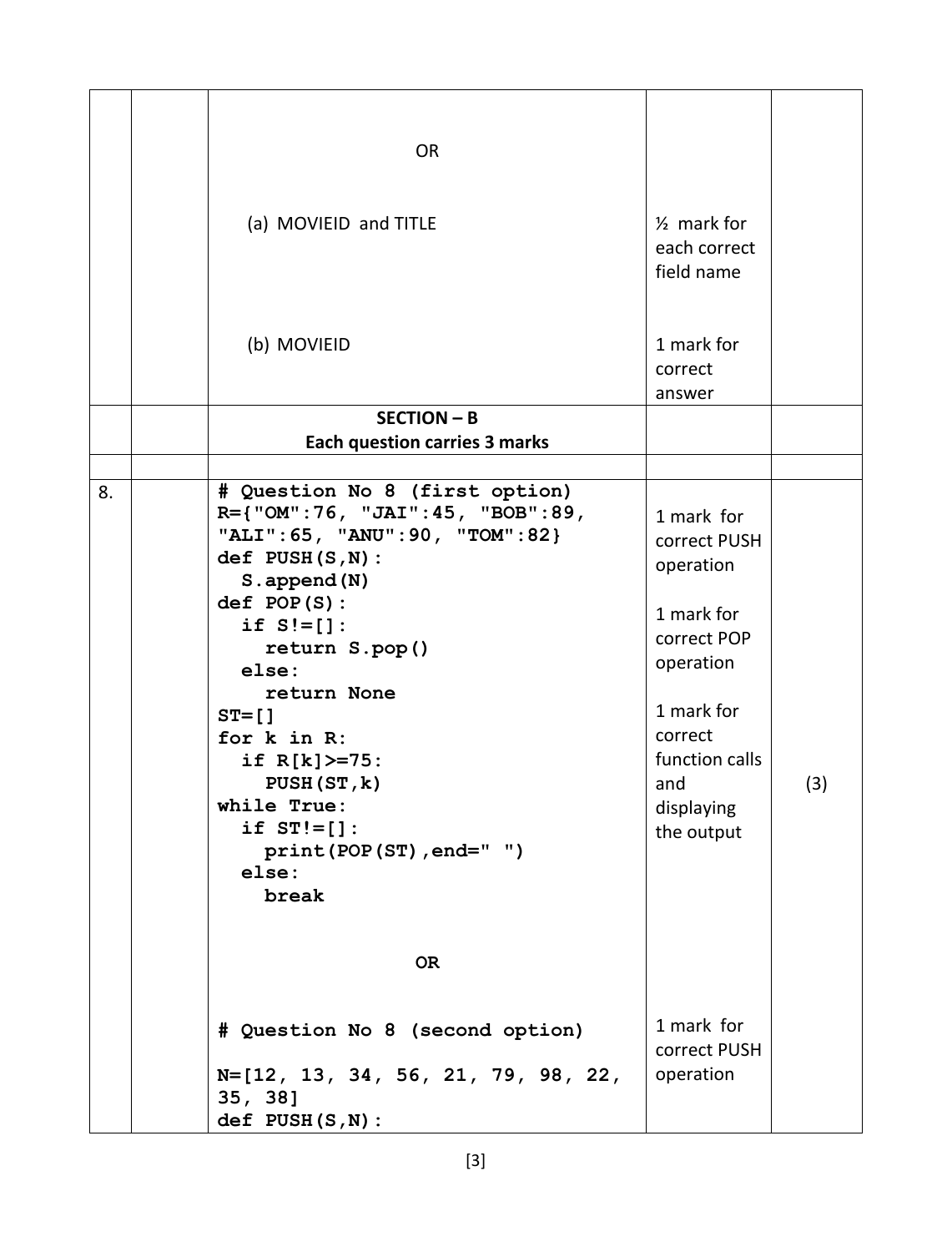| def POP(S):<br>correct POP<br>if $S'=[]$ :<br>operation<br>return S.pop()<br>else:<br>1 mark for<br>return None<br>correct<br>$ST = []$<br>function calls<br>for k in N:<br>and<br>if $k$ % $2 == 0$ :<br>displaying<br>PUSH (ST, k)<br>the output<br>while True:<br>if $ST!=[]$ :<br>$print(POP(ST)$ , $end=" "$<br>else:<br>break<br><b>Note: Marks</b><br>to be<br>awarded for<br>any other<br>correct logic<br>given by the<br>student<br>ALTER TABLE Item<br>9.<br>1 mark for<br>(i)<br>ADD (Discount INT);<br>(1)<br>correct<br>command<br>(ii)<br>$\frac{1}{2}$ mark for<br>(2)<br>DDL: DROP TABLE, ALTER TABLE<br>each correct<br>DML: INSERT INTO, UPDATESET<br>command<br>identified<br>CREATE DATABASE MYEARTH;<br>1 mark for<br>10.<br>correctly<br>CREATE TABLE CITY<br>creating<br>(<br>database.<br>CITYCODE CHAR(5) PRIMARY KEY,<br>(3)<br>CITYNAME CHAR(30),<br>2 marks for<br>SIZE INT,<br>correctly<br>AVGTEMP INT,<br>creating the<br>POPULATIONRATE INT,<br>table.<br>POPULATION INT,<br>);<br><b>Section C</b><br><b>Each question carries 4 marks</b> |     | S.append(N)             | 1 mark for |  |
|------------------------------------------------------------------------------------------------------------------------------------------------------------------------------------------------------------------------------------------------------------------------------------------------------------------------------------------------------------------------------------------------------------------------------------------------------------------------------------------------------------------------------------------------------------------------------------------------------------------------------------------------------------------------------------------------------------------------------------------------------------------------------------------------------------------------------------------------------------------------------------------------------------------------------------------------------------------------------------------------------------------------------------------------------------------------------|-----|-------------------------|------------|--|
|                                                                                                                                                                                                                                                                                                                                                                                                                                                                                                                                                                                                                                                                                                                                                                                                                                                                                                                                                                                                                                                                              |     |                         |            |  |
|                                                                                                                                                                                                                                                                                                                                                                                                                                                                                                                                                                                                                                                                                                                                                                                                                                                                                                                                                                                                                                                                              |     |                         |            |  |
|                                                                                                                                                                                                                                                                                                                                                                                                                                                                                                                                                                                                                                                                                                                                                                                                                                                                                                                                                                                                                                                                              |     |                         |            |  |
|                                                                                                                                                                                                                                                                                                                                                                                                                                                                                                                                                                                                                                                                                                                                                                                                                                                                                                                                                                                                                                                                              |     |                         |            |  |
|                                                                                                                                                                                                                                                                                                                                                                                                                                                                                                                                                                                                                                                                                                                                                                                                                                                                                                                                                                                                                                                                              |     |                         |            |  |
|                                                                                                                                                                                                                                                                                                                                                                                                                                                                                                                                                                                                                                                                                                                                                                                                                                                                                                                                                                                                                                                                              |     |                         |            |  |
|                                                                                                                                                                                                                                                                                                                                                                                                                                                                                                                                                                                                                                                                                                                                                                                                                                                                                                                                                                                                                                                                              |     |                         |            |  |
|                                                                                                                                                                                                                                                                                                                                                                                                                                                                                                                                                                                                                                                                                                                                                                                                                                                                                                                                                                                                                                                                              |     |                         |            |  |
|                                                                                                                                                                                                                                                                                                                                                                                                                                                                                                                                                                                                                                                                                                                                                                                                                                                                                                                                                                                                                                                                              |     |                         |            |  |
|                                                                                                                                                                                                                                                                                                                                                                                                                                                                                                                                                                                                                                                                                                                                                                                                                                                                                                                                                                                                                                                                              |     |                         |            |  |
|                                                                                                                                                                                                                                                                                                                                                                                                                                                                                                                                                                                                                                                                                                                                                                                                                                                                                                                                                                                                                                                                              |     |                         |            |  |
|                                                                                                                                                                                                                                                                                                                                                                                                                                                                                                                                                                                                                                                                                                                                                                                                                                                                                                                                                                                                                                                                              |     |                         |            |  |
|                                                                                                                                                                                                                                                                                                                                                                                                                                                                                                                                                                                                                                                                                                                                                                                                                                                                                                                                                                                                                                                                              |     |                         |            |  |
|                                                                                                                                                                                                                                                                                                                                                                                                                                                                                                                                                                                                                                                                                                                                                                                                                                                                                                                                                                                                                                                                              |     |                         |            |  |
|                                                                                                                                                                                                                                                                                                                                                                                                                                                                                                                                                                                                                                                                                                                                                                                                                                                                                                                                                                                                                                                                              |     |                         |            |  |
|                                                                                                                                                                                                                                                                                                                                                                                                                                                                                                                                                                                                                                                                                                                                                                                                                                                                                                                                                                                                                                                                              |     |                         |            |  |
|                                                                                                                                                                                                                                                                                                                                                                                                                                                                                                                                                                                                                                                                                                                                                                                                                                                                                                                                                                                                                                                                              |     |                         |            |  |
|                                                                                                                                                                                                                                                                                                                                                                                                                                                                                                                                                                                                                                                                                                                                                                                                                                                                                                                                                                                                                                                                              |     |                         |            |  |
|                                                                                                                                                                                                                                                                                                                                                                                                                                                                                                                                                                                                                                                                                                                                                                                                                                                                                                                                                                                                                                                                              |     |                         |            |  |
|                                                                                                                                                                                                                                                                                                                                                                                                                                                                                                                                                                                                                                                                                                                                                                                                                                                                                                                                                                                                                                                                              |     |                         |            |  |
|                                                                                                                                                                                                                                                                                                                                                                                                                                                                                                                                                                                                                                                                                                                                                                                                                                                                                                                                                                                                                                                                              |     |                         |            |  |
|                                                                                                                                                                                                                                                                                                                                                                                                                                                                                                                                                                                                                                                                                                                                                                                                                                                                                                                                                                                                                                                                              |     |                         |            |  |
|                                                                                                                                                                                                                                                                                                                                                                                                                                                                                                                                                                                                                                                                                                                                                                                                                                                                                                                                                                                                                                                                              |     |                         |            |  |
|                                                                                                                                                                                                                                                                                                                                                                                                                                                                                                                                                                                                                                                                                                                                                                                                                                                                                                                                                                                                                                                                              |     |                         |            |  |
|                                                                                                                                                                                                                                                                                                                                                                                                                                                                                                                                                                                                                                                                                                                                                                                                                                                                                                                                                                                                                                                                              |     |                         |            |  |
|                                                                                                                                                                                                                                                                                                                                                                                                                                                                                                                                                                                                                                                                                                                                                                                                                                                                                                                                                                                                                                                                              |     |                         |            |  |
|                                                                                                                                                                                                                                                                                                                                                                                                                                                                                                                                                                                                                                                                                                                                                                                                                                                                                                                                                                                                                                                                              |     |                         |            |  |
|                                                                                                                                                                                                                                                                                                                                                                                                                                                                                                                                                                                                                                                                                                                                                                                                                                                                                                                                                                                                                                                                              |     |                         |            |  |
|                                                                                                                                                                                                                                                                                                                                                                                                                                                                                                                                                                                                                                                                                                                                                                                                                                                                                                                                                                                                                                                                              |     |                         |            |  |
|                                                                                                                                                                                                                                                                                                                                                                                                                                                                                                                                                                                                                                                                                                                                                                                                                                                                                                                                                                                                                                                                              |     |                         |            |  |
|                                                                                                                                                                                                                                                                                                                                                                                                                                                                                                                                                                                                                                                                                                                                                                                                                                                                                                                                                                                                                                                                              |     |                         |            |  |
|                                                                                                                                                                                                                                                                                                                                                                                                                                                                                                                                                                                                                                                                                                                                                                                                                                                                                                                                                                                                                                                                              |     |                         |            |  |
|                                                                                                                                                                                                                                                                                                                                                                                                                                                                                                                                                                                                                                                                                                                                                                                                                                                                                                                                                                                                                                                                              |     |                         |            |  |
|                                                                                                                                                                                                                                                                                                                                                                                                                                                                                                                                                                                                                                                                                                                                                                                                                                                                                                                                                                                                                                                                              |     |                         |            |  |
|                                                                                                                                                                                                                                                                                                                                                                                                                                                                                                                                                                                                                                                                                                                                                                                                                                                                                                                                                                                                                                                                              |     |                         |            |  |
|                                                                                                                                                                                                                                                                                                                                                                                                                                                                                                                                                                                                                                                                                                                                                                                                                                                                                                                                                                                                                                                                              |     |                         |            |  |
|                                                                                                                                                                                                                                                                                                                                                                                                                                                                                                                                                                                                                                                                                                                                                                                                                                                                                                                                                                                                                                                                              |     |                         |            |  |
|                                                                                                                                                                                                                                                                                                                                                                                                                                                                                                                                                                                                                                                                                                                                                                                                                                                                                                                                                                                                                                                                              |     |                         |            |  |
|                                                                                                                                                                                                                                                                                                                                                                                                                                                                                                                                                                                                                                                                                                                                                                                                                                                                                                                                                                                                                                                                              |     |                         |            |  |
|                                                                                                                                                                                                                                                                                                                                                                                                                                                                                                                                                                                                                                                                                                                                                                                                                                                                                                                                                                                                                                                                              |     |                         |            |  |
|                                                                                                                                                                                                                                                                                                                                                                                                                                                                                                                                                                                                                                                                                                                                                                                                                                                                                                                                                                                                                                                                              |     |                         |            |  |
|                                                                                                                                                                                                                                                                                                                                                                                                                                                                                                                                                                                                                                                                                                                                                                                                                                                                                                                                                                                                                                                                              |     |                         |            |  |
|                                                                                                                                                                                                                                                                                                                                                                                                                                                                                                                                                                                                                                                                                                                                                                                                                                                                                                                                                                                                                                                                              | 11. | (a) SELECT AVG (SALARY) |            |  |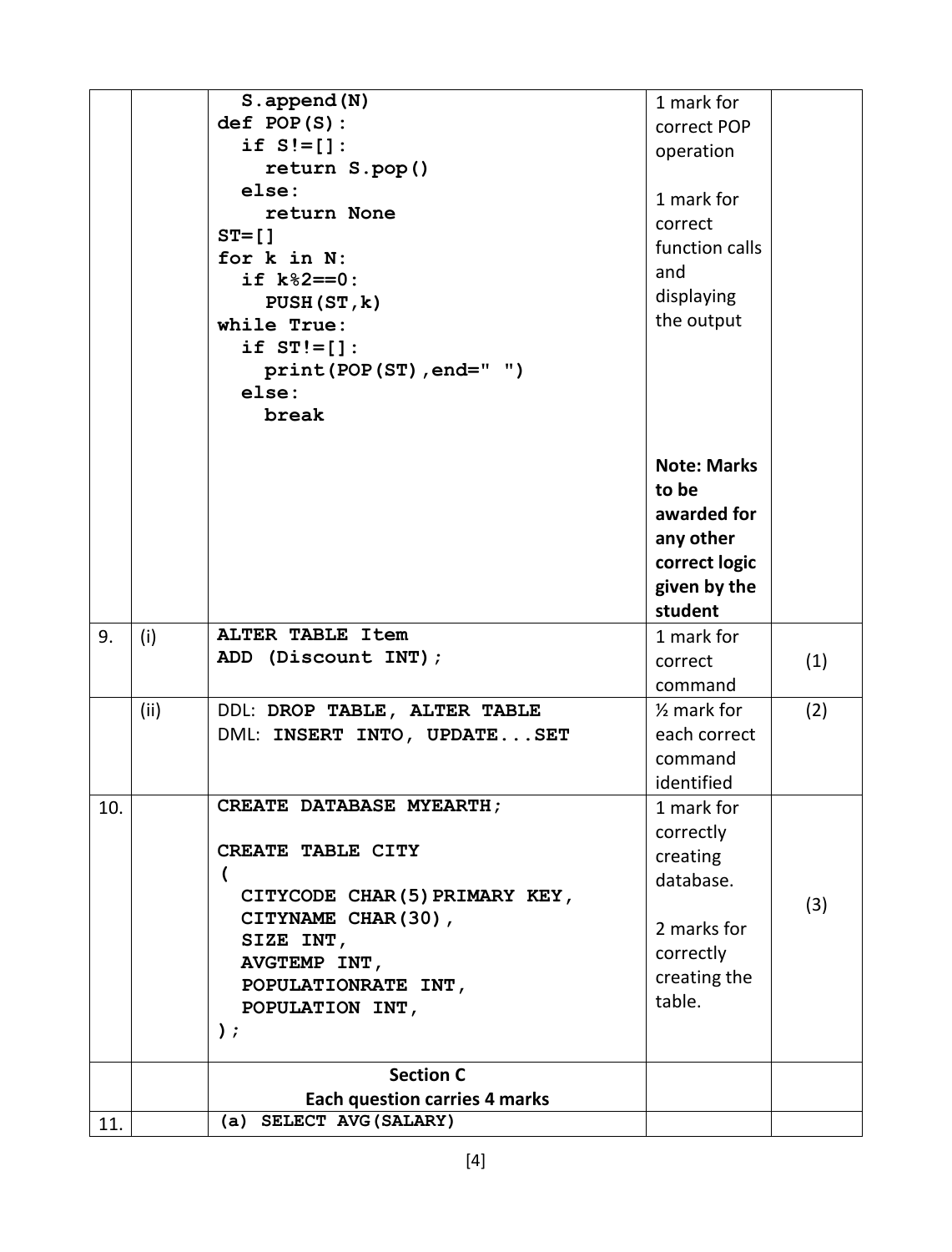|     |      | FROM EMPLOYEE<br>GROUP BY DEPTID;<br>(b) SELECT NAME, DEPTNAME<br>FROM EMPLOYEE, DEPARTMENT<br><b>WHERE</b><br>EMPLOYEE.DEPTID=<br>DEPARTMENT.DEPTID<br>AND SALARY>50000;<br>(c) SELECT NAME FROM EMPLOYEE<br>WHERE SALARY IS NULL<br>ORDER BY NAME;<br>(d) SELECT DISTINCT DEPTID                                                    | 1 mark for<br>each correct<br>query                                                       | (4) |
|-----|------|---------------------------------------------------------------------------------------------------------------------------------------------------------------------------------------------------------------------------------------------------------------------------------------------------------------------------------------|-------------------------------------------------------------------------------------------|-----|
| 12. | (i)  | FROM EMPLOYEE;<br>Advantages<br>Ease of service<br>Centralized control<br>Easy to diagnose faults<br>$\bullet$<br>One device per connection<br>Disadvantages<br>long cable length<br>$\bullet$<br>• difficult to expand<br>• central node dependency                                                                                  | $\frac{1}{2}$ mark for<br>each correct<br>advantage /<br>disadvantage                     | (2) |
|     |      | <b>OR</b><br>www: a set of protocols that allow you to access any<br>document on the internet through the naming<br>systems based on URLs<br>Web hosting: Web hosting is a service that<br>allows organizations and individuals to post a<br>website or web page onto the server, which can be<br>viewed by everyone on the Internet. | 1 mark for<br>each correct<br>definition                                                  |     |
|     | (ii) | Packet switching:<br>uses store and forward concept to send<br>messages<br>no physical path is actually establishes<br>message is divided into smaller parts, known<br>as packets and then sent forward<br>tight upper limit on block size<br>Each data unit knows only the final<br>receiver's address                               | 1 mark for<br>each correct<br>difference<br>(minimum<br>two points<br>should be<br>given) | (2) |